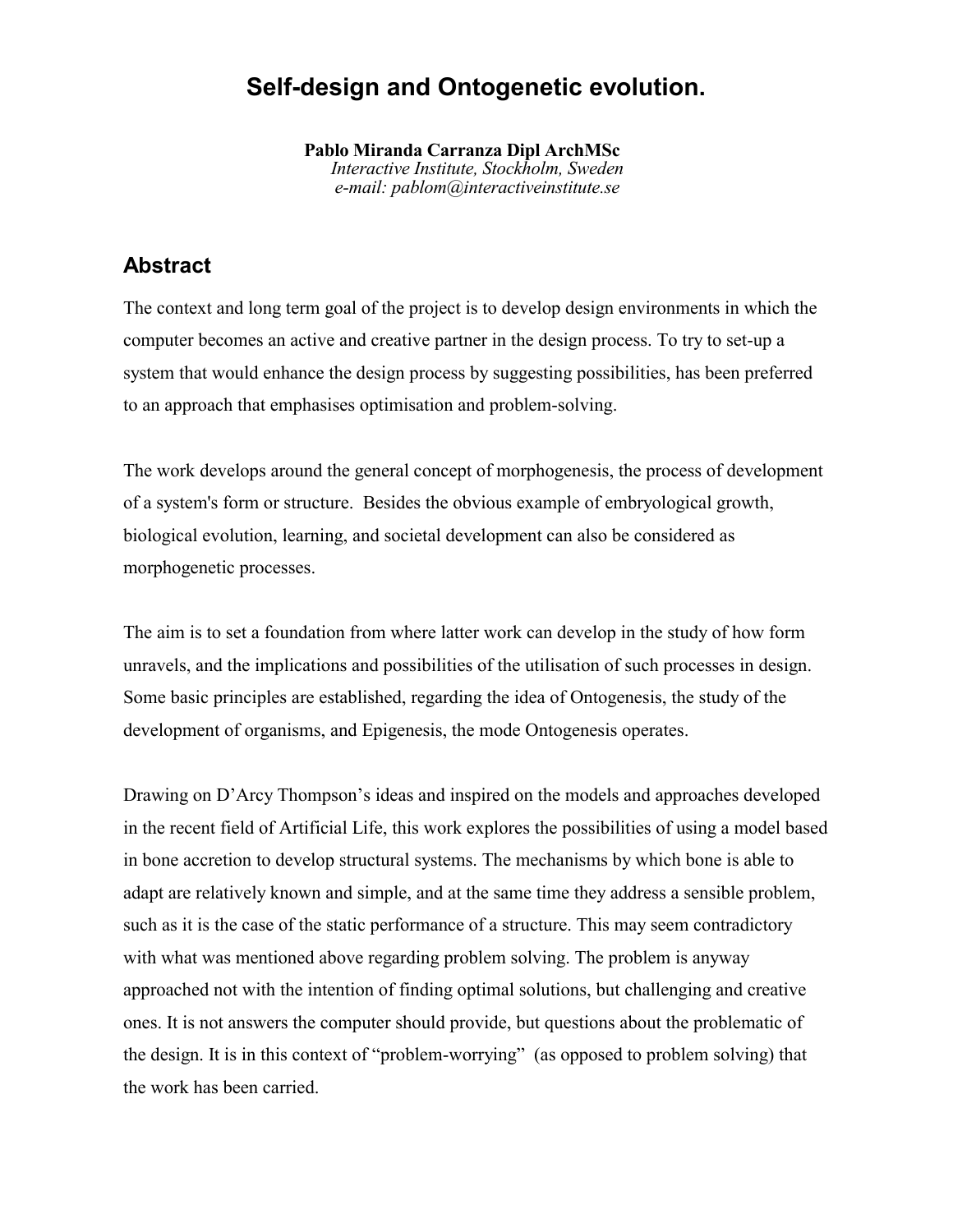Only through the mutual interrogation and conversation between designer and computer a fruitful working process can unfold. Remarkably, some of the conclusion from the study of Ontogenetic processes can be extrapolated to the design process as a whole, and concepts such as Chreode or Homeorhesis can be understood as referring to the development of a design work. These concepts are not very different from Gordon Pask's ideas on the "sprouts", through which he explained not only design processes, but also conversations and interactions in general [1].

### **1. Concepts.**

#### **1.1.Ontogenesis.**

Ontogenesis describes the origin and the development of an organism during its live. There exists an old discussion in developmental biology on the precedence of Ontogenesis or inheritance in the generation and development of form. A Philogenetic, inheritance based, approach to morphogenesis can account for the great diversity of biological life, but 'Fortuitous variation' and selection can not alone acknowledge for all the variation and difference in the world of forms [2].

 There are many other mechanisms by which organisms react and adapt to their environment, of which perhaps the most extraordinary example is the brain. But is not only the brain that develops through is capacity for reconfiguration and plasticity, many other parts of our body (for example) are also able to "learn" and adapt to different circumstances and events in our life span. Plants offer many other examples of the capability of reacting and adapting to the conditions of their environment through changes in their form: from mechanisms as phototropism (the tendency of plants to steer their body towards the sun) or the hill-climbing-like behaviour of their roots in search of water, to structural changes in the fabric of their fibres in order to increase their strength.

Artificial models of Ontogenetic adaptation also offer the possibility of studying the emergent aspects of form, pattern and structure, and a chance for examining their complex relations with function and meaning. Their difference in essence with other models, is that the evolutionary capacities of the system are intrinsic to the form and structure. They are not external to the form, and constitute a separate generic evolutionary process, that provides, in the other hand, a generality that is often one of the biggest strengths of Genetic Algorithms.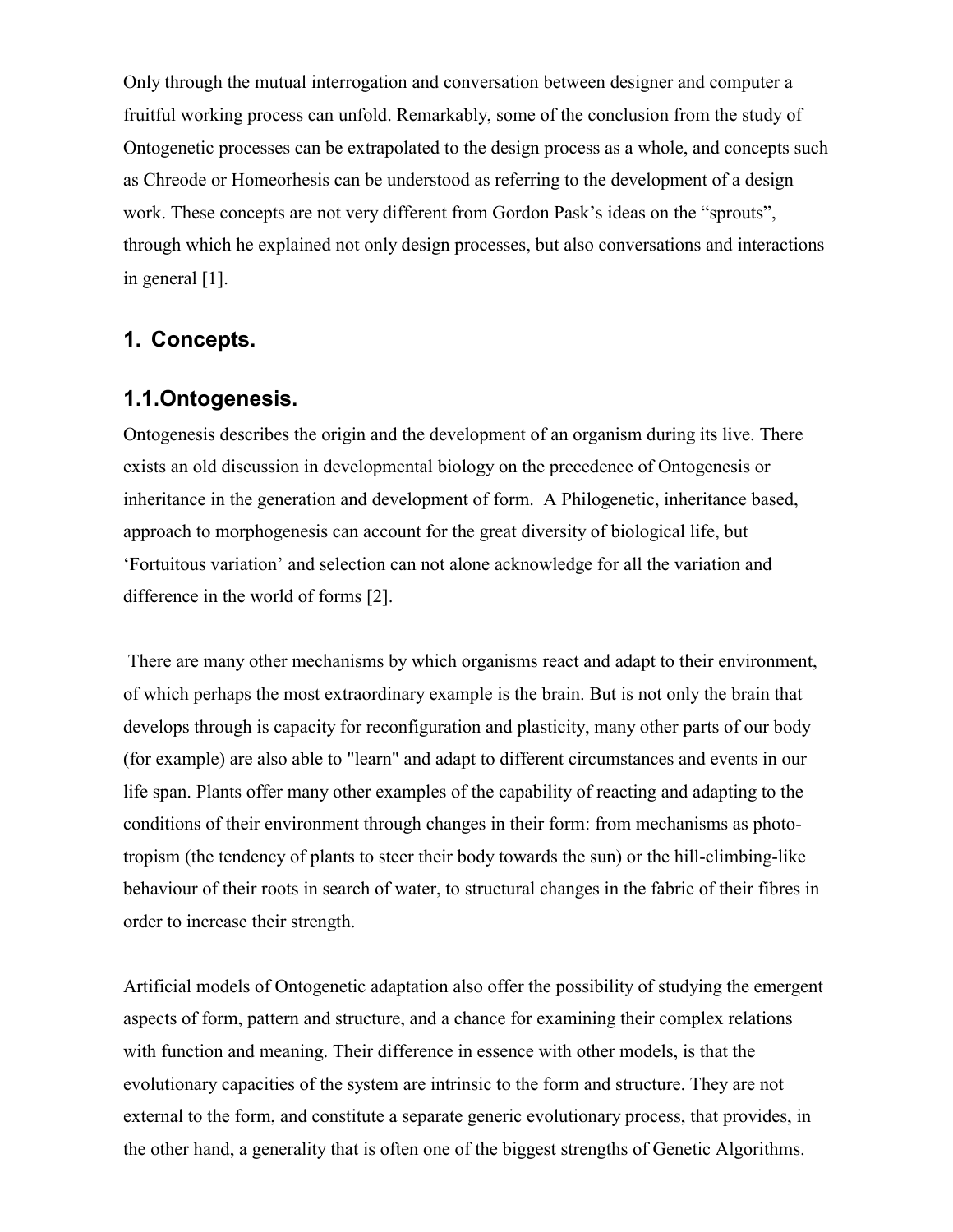#### **1.2. Declarative versus procedural descriptions.**

One of the drawbacks of the general use of Genetic Algorithms is that usually the description of the form is declarative and closed to interpretation. There is a one to one mapping between genotype and phenotype, the translation process from one to the other being reversible (it is in most cases possible to find out exactly the genotypic description of a given phenotype). In nature, on the contrary, the information of the growth of an organism is in general procedural, the description of a process. It is impossible to map exactly phenotype in to genotype, since this is the result of epiphenomena, a visible consequence of the overall system organisation [3]. In Genetic Algorithm, there is in the system another level of representation (the genotypic coding), in which evolution operates. What happens in Ontogenetic models is that those levels are collapsed in to one, and there is not difference between the form that is evolving and the processes of evolution themselves.

"Philogenetic" evolutionary models are constituted by a population of individuals, and what evolves are the characteristics of those individuals. An Ontogenetic model is also made of a population of individuals, but in this case what evolves is the way those individuals are organised. What evolves is the overall structure, a concept that shares many similarities with that one of "Gestalt".

#### **1.3. Homeorhesis.**

One of the most important theories in this sense of embryogenesis and Ontogeny is that of C.H. Waddington. Waddington suggested that the developmental processes themselves are the objects of selection of evolution. 'The organisms undergoing the process of evolution are themselves processes...' He stressed the development of the organism through Epigenesis, or its formation through a series of processes in which unorganised cell masses differentiate into the different organs.

Waddington developed some very important concepts to explain how this happens, especially those of Chreod and Homeorhesis. Chreod refers to the stabilised or buffered pathway of change that the nature of a system directs it in, and Homeorhesis refers to the stabilisation of a course of change. Homeorhesis can be defined therefore as the co-ordinated changes of body tissues to support a physiological state.[4]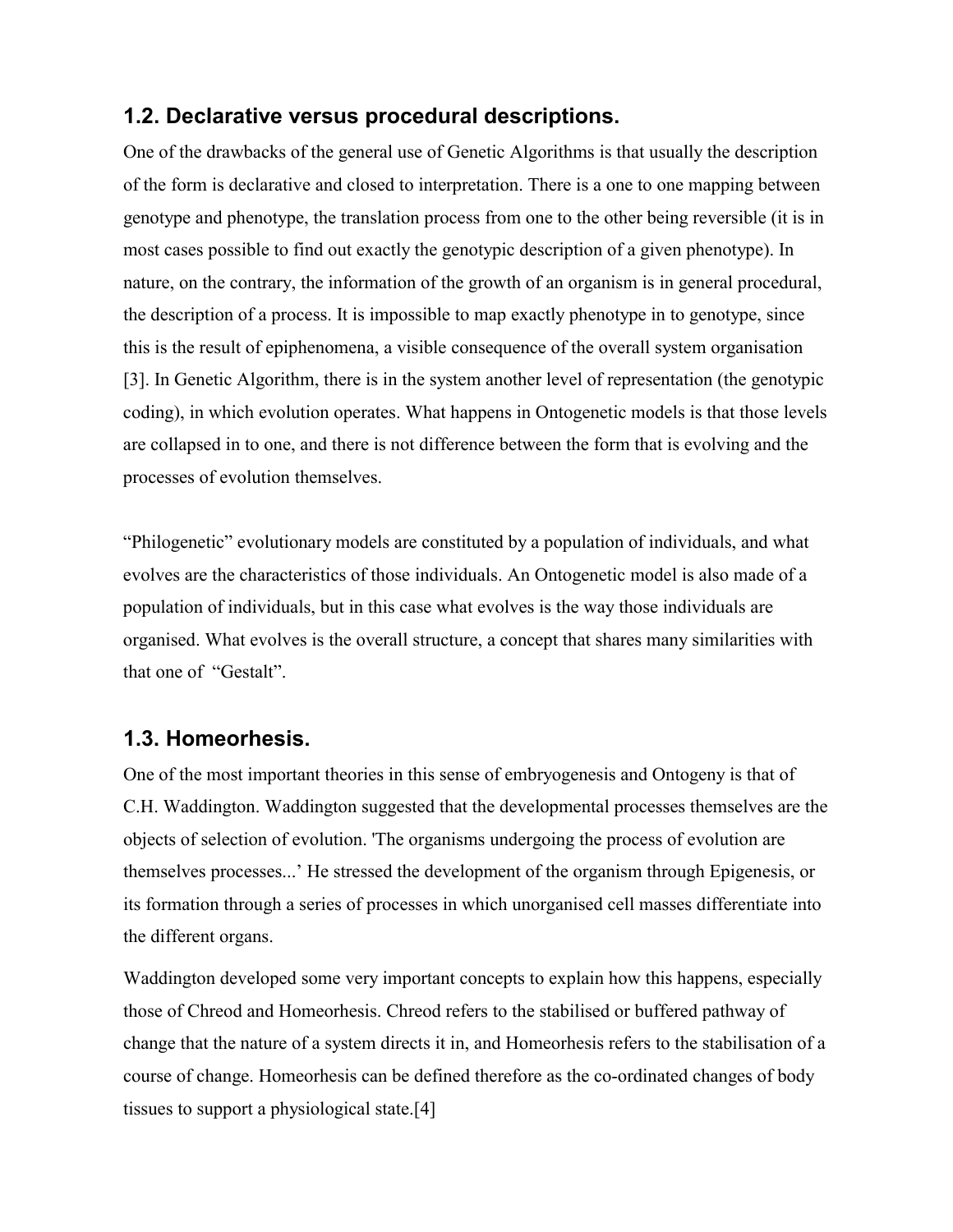Waddington came up with the idea of the Epigenetic Landscape to explain these concepts of development. A ball rolling down the landscape represents the fate of the organism. The valleys are the different fates the organism might roll into. At the beginning development is plastic but as development proceeds, certain decisions cannot be reversed. The epigenetic landscape depicts the branching patterns of development and the different stabilities of these pathways. This constitutes a representation of development "not as a branching line on a plane but by branching valleys on a surface". The valleys on the landscape constitute the Chreods of development, and Homeorhesis the tendency (through modification of the body) to keep inside those development paths [5]. It is possible to establish a link also between these concepts and the idea of a "structurally determined system" of Maturana.

Homeorhesis is therefore equivalent to the physiological notion of "homeostasis", which refers to a permanent equilibrium of the internal medium and its regulation. But in the case of Homeorhesis there is a self-regulation of the dynamic processes of development of the organism, instead of its internal states (temperature, oxygen in blood, etc).



Fig. 1 'epigenetetic landscape', evolution and smoothing of individual fitnesses.

#### **1.4. Gestalts.**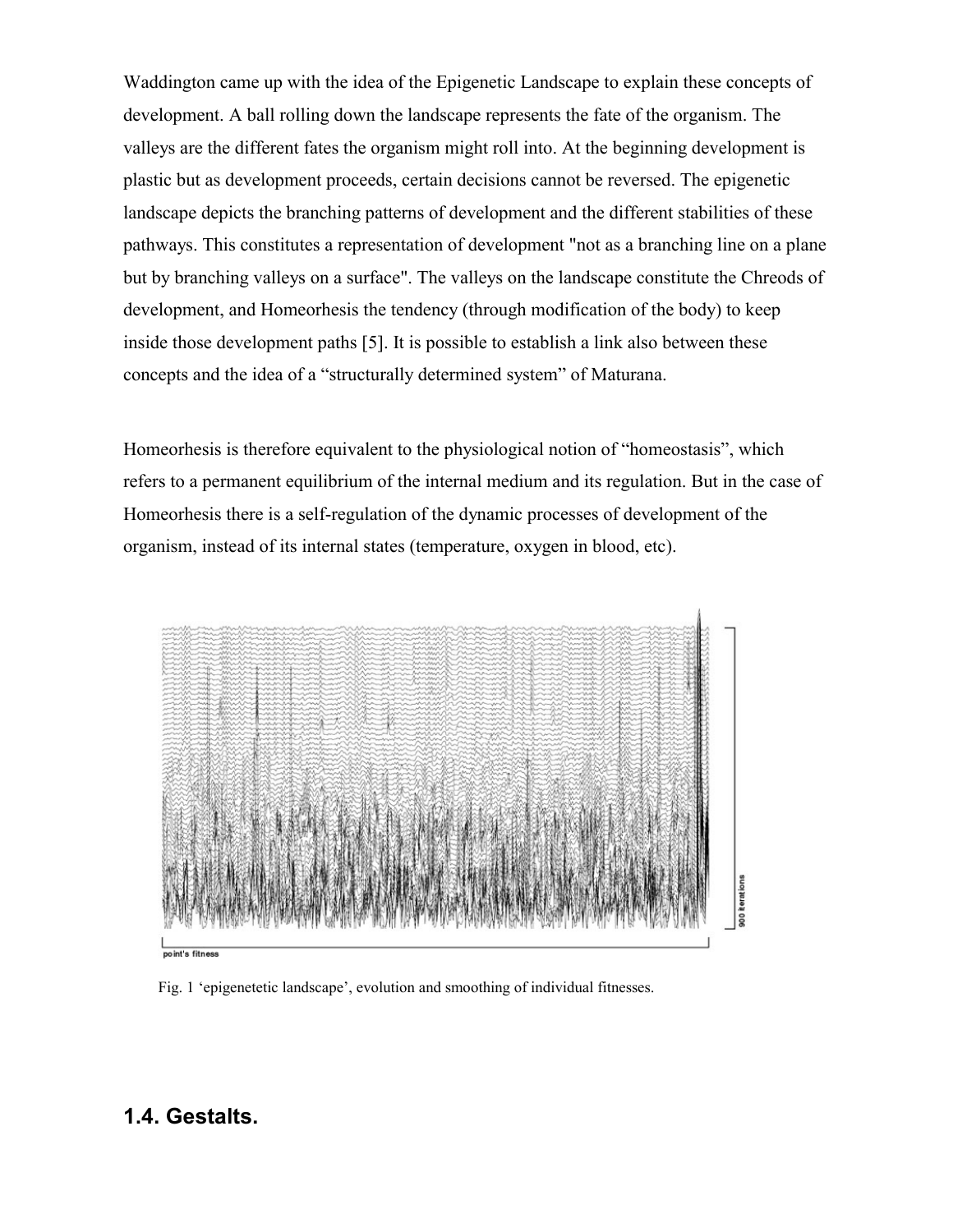Gestalt theory emphasises the qualities of the assembly or form of complex objects (a melody, a face…). It basically states not only that there is a property of the whole as such, but also that the quantitative value of the whole is in any way equal to the addition of its parts. The concept of Gestalt is essential in trying to develop a generative approach to form, since it is opposed to mechanistic explanations in which form is just the sum of its parts.

One relevant aspect of Gestalts in relation with the above mentioned concept of Homeorhesis is their tendency to take the "best form" possible (law of the imposition of the "good forms" of the Gestalts). These self-imposed forms are characterised by their simplicity, their regularity, their symmetry, their continuity, etc. They are a result of the effects of the physical principles of equilibrium and minimum action (as in the case of the *Gestalt* of the soap bubbles: maximum volume for minimum surface).[4]

In this sense, it is worth mentioning the work of Gaudí and Frei Otto [6] and [7]. Both of them used "analogue" processes for the development of to some extend self-designed buildings. In the case of Gaudi, he developed the analogy of chains hanging as models of structures working on compression. Frei Otto extended this models (in fact he is responsible for the reconstruction of some of Gaudí's models), and developed his own, based for example in soap film and their tendency to form minimum tension surfaces. These analogue devices would find the minimum-energy configuration for a defined problem (the tensile structure of a roof, for example in the case of Otto's soap films), showing some type of elementary selforganising capacity. They are also an obvious (almost literal) example of what has been suggested regarding the Gestalts and the idea of the "best form".



Fig. 2. Structure bearing a torsion moment.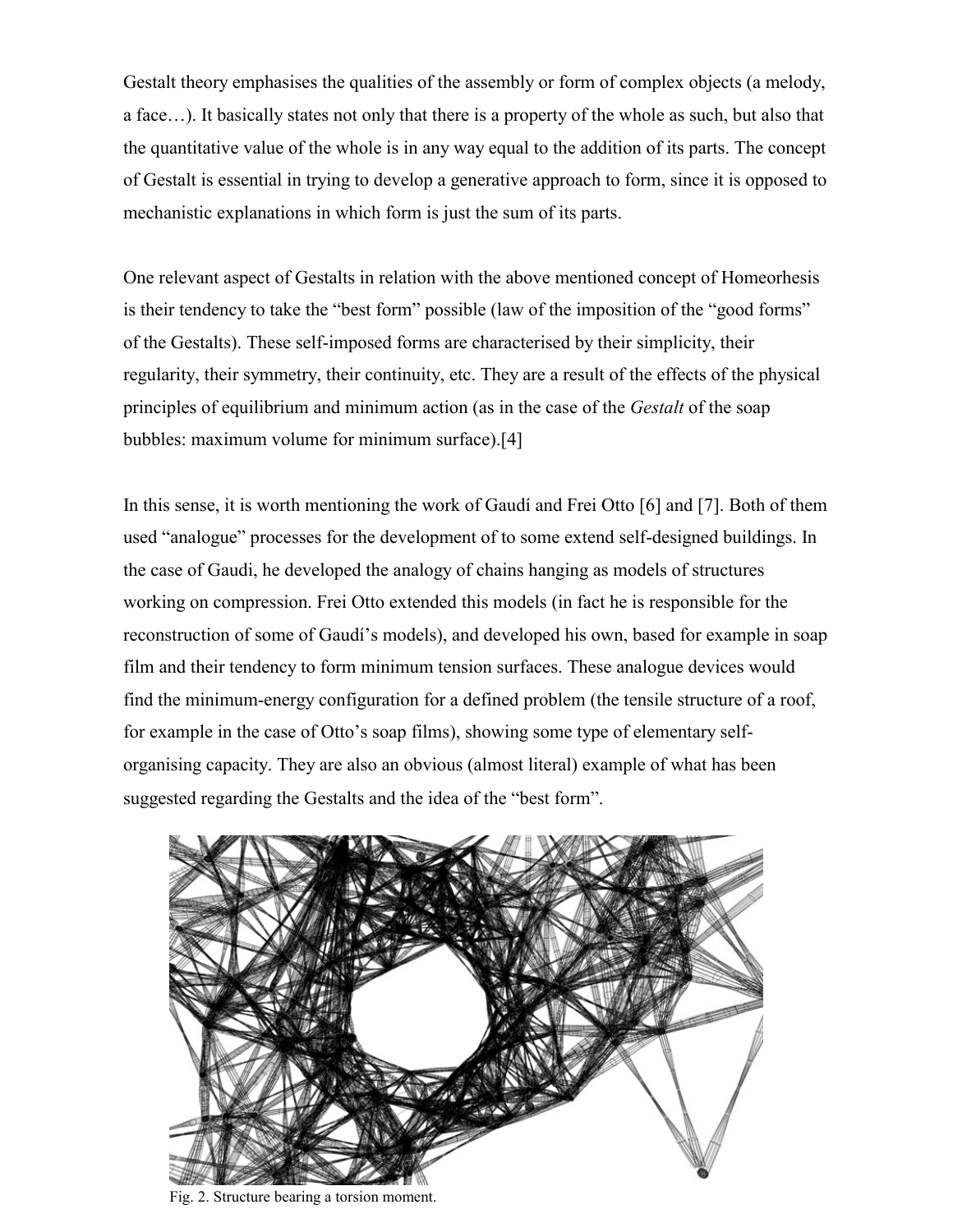

Fig. 3 Evolved cantilever.

# **2. The model.**

#### **2.1.The mechanism of the bone.**

One of the clearest examples of Ontogenetic adaptation is the case of the travecular bone. The structure of cancellous bone, as it is also known, is quite remarkable: It is constituted by a lattice of small cancelli and trabeculae, either in the direction of that weight they support, or as to support and brace those cancelli. They remind very clearly a series of "studs" and "braces" in a construction.

The trabeculae of the bone are able to adapt to changes in the load conditions acting upon them. Besides showing capacity for self-repair in case of fracture, bone can modify its form in order to improve its efficiency for carrying different weights. If the bone breaks, for example, and it is repaired slightly out of its previous alignment, the whole system of cancelli will have readapt to the new arrangement of forces only in weeks, the process being able to extend and affect the lattice even in distant extremities far from the fracture. [2]

The trabeculae of cancellous bone are constantly being formed and demolished. Strain works as a growth-promoting factor, the structure being stimulated by pressure to grow, and thus increasing the amount of trabeculae in areas of high stress. In areas of low stress the traveculae will get slowly dissolved and erased.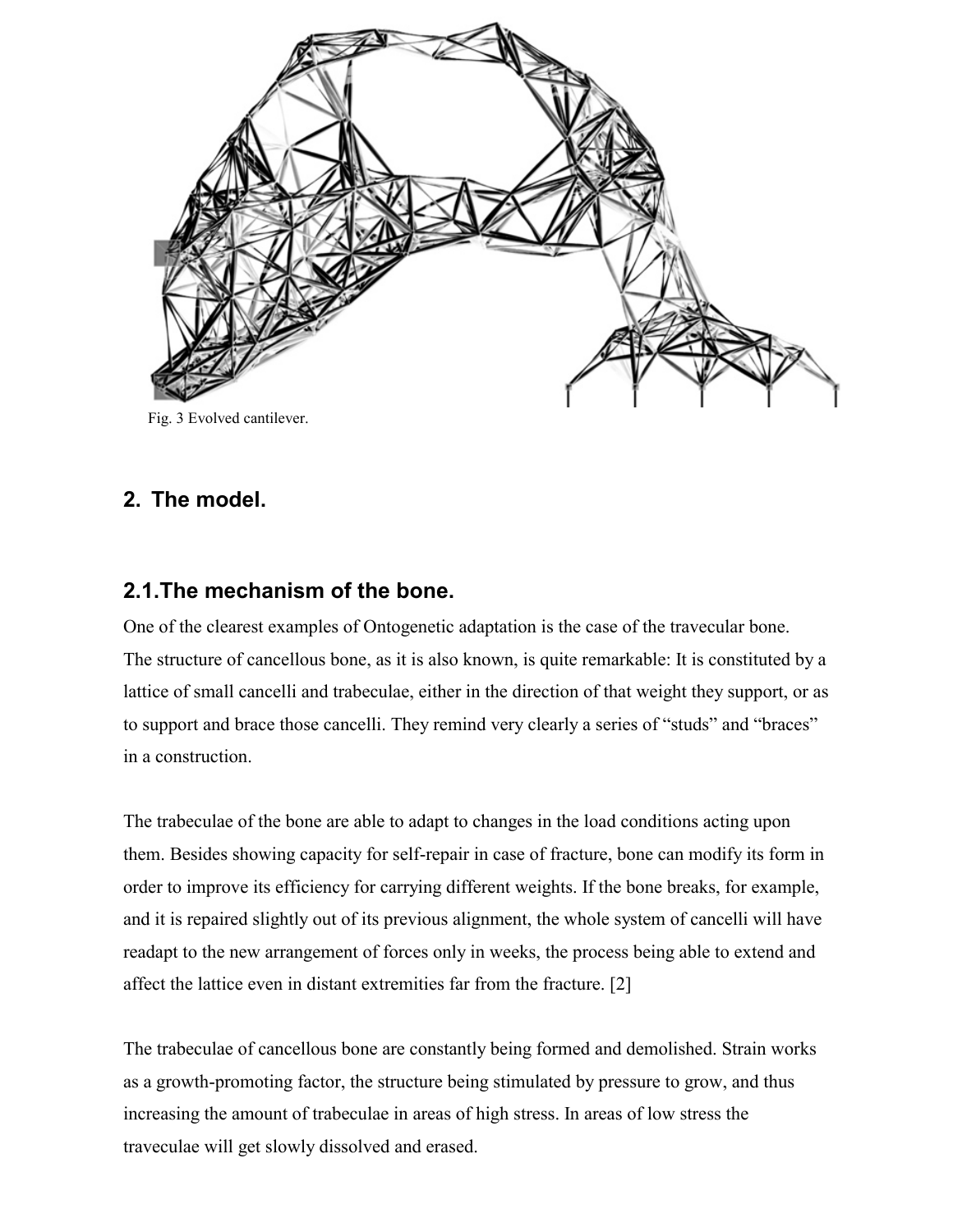This re-adaptation of the strength of the tissue does however not only happen in bone. Plant tissues seem to behave in a similar manner, being able to increase their strength without any necessary increase in their size, but instead by some histological, or molecular, alteration of the tissues. This is an example of symmetry breaking, in which 'the original isotropic condition is transmuted more and more into molecular asymmetry or anisotropy'. [2]

#### **2.2. Basic description.**

The model comprises a population of points in space with a very basic knowledge of their immediate environment. The points are first distributed randomly in an existing environment consists of a number of fixed load vectors and supports.

An iteration of the system consists of the following basic steps:

1. A Delaunay Tetrahedralisation is performed on the space filled by the points.

2. Then, the tetrahedra are classified according to certain criteria (for example their dimensions) and all their edges given the same elastic module. If the tetra is valid, they will get a "hard" elastic module. If they are invalid they will be "soft". The edges will become, this way, linear elements of a structure, equivalent to the trabeculae in the bone.

3. All the resulting structure is then evaluated through the Finite Element Method and the stress and displacement calculated for each "trabecula". The initial points calculate then a sum of the stresses of the "trabeculae" or edges that converge in them and this will become their "fitness" or the value of their performance.

4. The points with lowest fitness values will then migrate to the neighbourhood of the of the points with higher fitness, and the algorithm proceeds again through another iteration, recalculating a new topology for the structure that acknowledges the changes of the point's distribution. Topology therefore is not fixed and is also evolving.

A Delaunay triangulation (or tetrahedralisation in the case of 3 dimensions) is the dual (or the "negative" graph) of a Dirichlet tessellation. Diritchlet tessellations or Voronoi diagrams as they are also known, identify an interesting geometric structure that has been used in geographic analysis, for example, for defining market areas around urban centres. In this particular case they offer also an obvious advantage; they produce statically rigid structures of space-filling tetrahedra.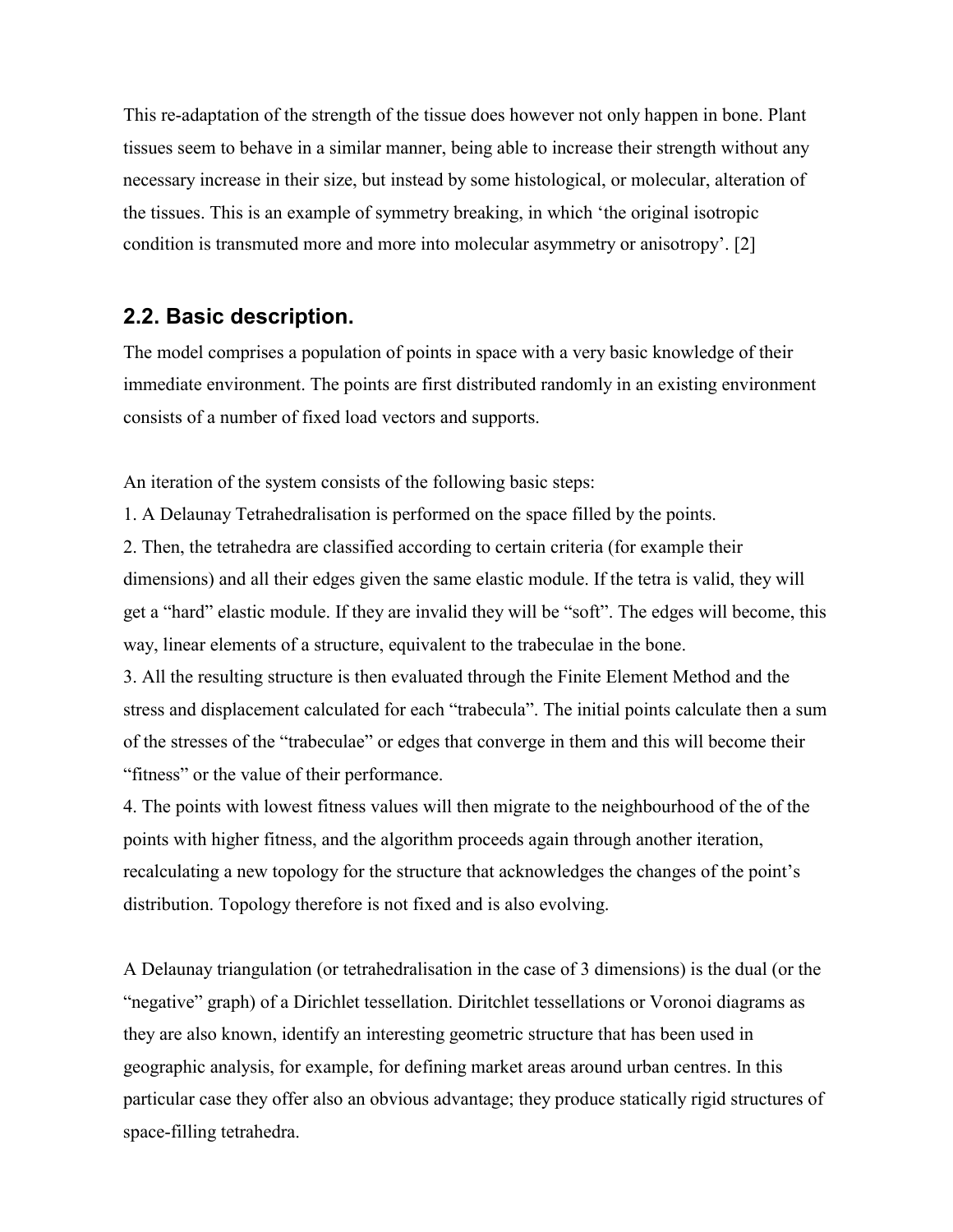### **2.3. Self-repair.**

There is an explanation for dividing the tetrahedra and their edges in "soft" and "hard". In general the linear members that make the "soft tissue", comprising the parts of the tetrahedralisation that don't belong to the primary structure, don't carry more than a 4% of the minimum stress of the "hard tissue", because of their weakness. If this condition is not fulfilled by one of the members, it means that the "soft tissue" has been forced to carry the loads, and it is understood as a fracture (there are not hard member that are able to carry the load). When this happens, the soft member under stress adds a high value to the fitness of the nodes that define it; this therefore stimulates growth around the fracture area.

# **2.4.The process as aggregation.**

The system constitute a basic aggregation model: points tend to aggregate in areas of high stress, but since they are "competing" for the loads, over a certain density a saturation level is reached. They have to share the loads and their individual fitness then decreases, making the area "less attractive" and thus regulating its density. When areas of low stress, in the other hand disappear, they reinforce zones of higher fitness to even increase it, since the loads carried by the weak elements, even if small, will have to be re-routed through the stronger ones.



Fig. 4. Aggregation and structure.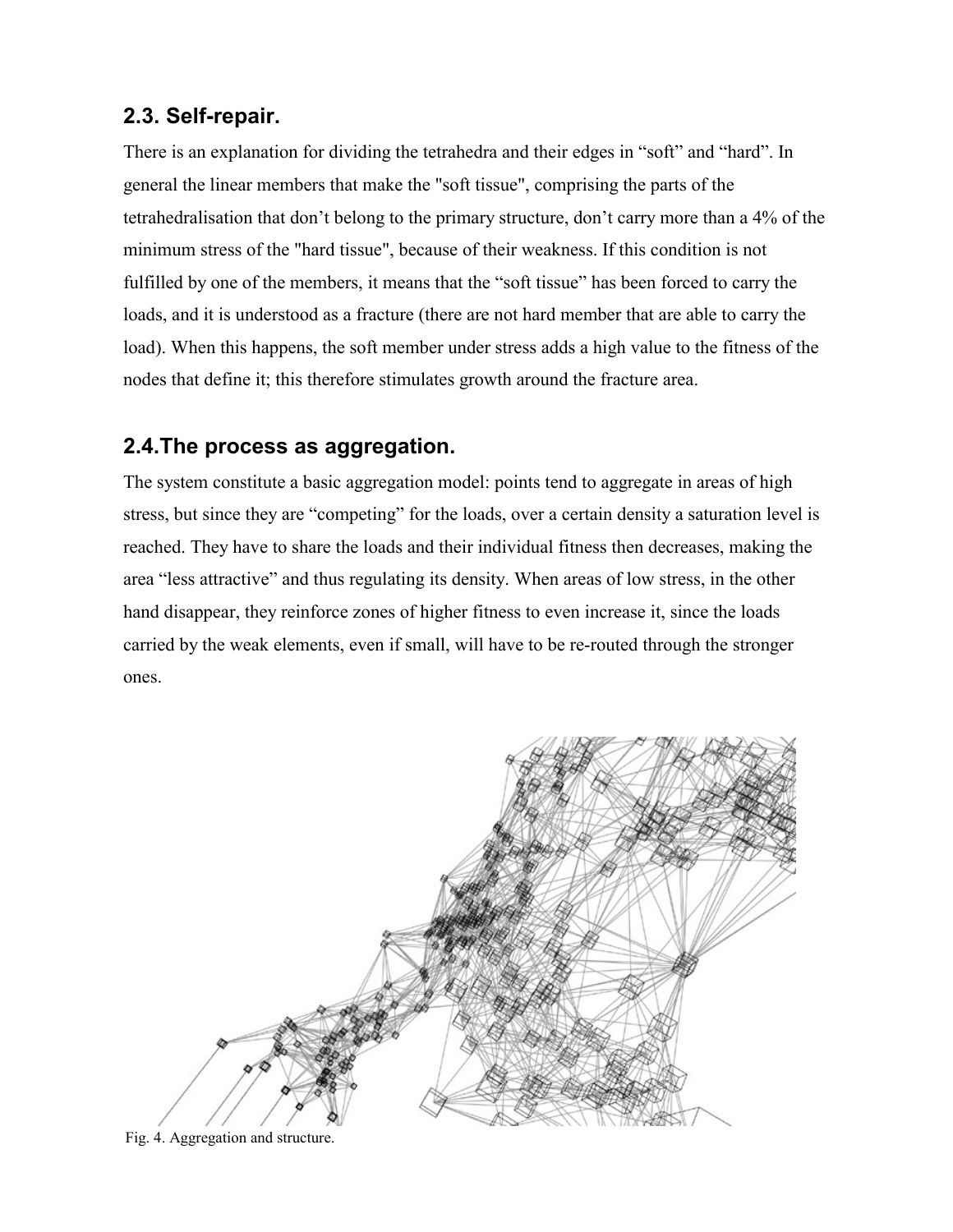# **2.5. Morphogen.**

Alan Turing provided a hypothesis to explain the generation of pattern in a wide variety of settings including the formation of leaf buds, florets, skin markings, and limbs. According to this hypothesis, chemicals called morphogens generate organs when present in sufficient density, and the patterns that generate them are created through mechanisms of reaction and diffusion of the morphogen.

Stress, in relation to a diffusion-reaction model, works in bone accretion as the "morphogen" or growth promoting agent, and the form of the network (its topology as well as other factors such as distance and orientation) as the decisive factors in the propagation and distribution of the morphogen. Each point, therefore, works two ways: depending of its position in the structural network, its fitness will be evaluated according to the amount of stress it receives. In the other hand, as a node in the network, it will affect how the stress or morphogen propagates through itself to other points.[8]

# **2.6. Structure determined system.**

The unfolding of the adaptation process has key distinct similarities and convergence with Waddington's Epigenetic development process mentioned above. Each of the changes in the structure pushes the development in a determined direction, similar to the way the ball rolled through the Chreods of the Epigenetic landscape. Maturana and Varela explain a similar concept, which they refer as the 'structure determined' systems. Since an organism's structure at any point in its development is a record of its previous structural changes, and since each structural change influences the organism's future behaviour, this implies that the behaviour of a living organism is determined by its structure, formed by a succession of autonomous structural changes.

In this respect, S. Kauffman has explained a similar process in relation to coevolutionary selfconstructing communities of agents. The individual points in our system bear many parallelisms with the agents described by Kauffman. Instead of an epigenetic landscape of the whole assembly we have in his explanation individual "fitness landscapes" for each agent. In his model the adaptive moves of one agent deform the fitness landscapes of its partners. Endogenous coevolutionary processes allow agents, each adapting it's own selfish "fitness" to tune their couplings and fitness landscapes, so the entire system achieves a specific selforganised critical state.[9]